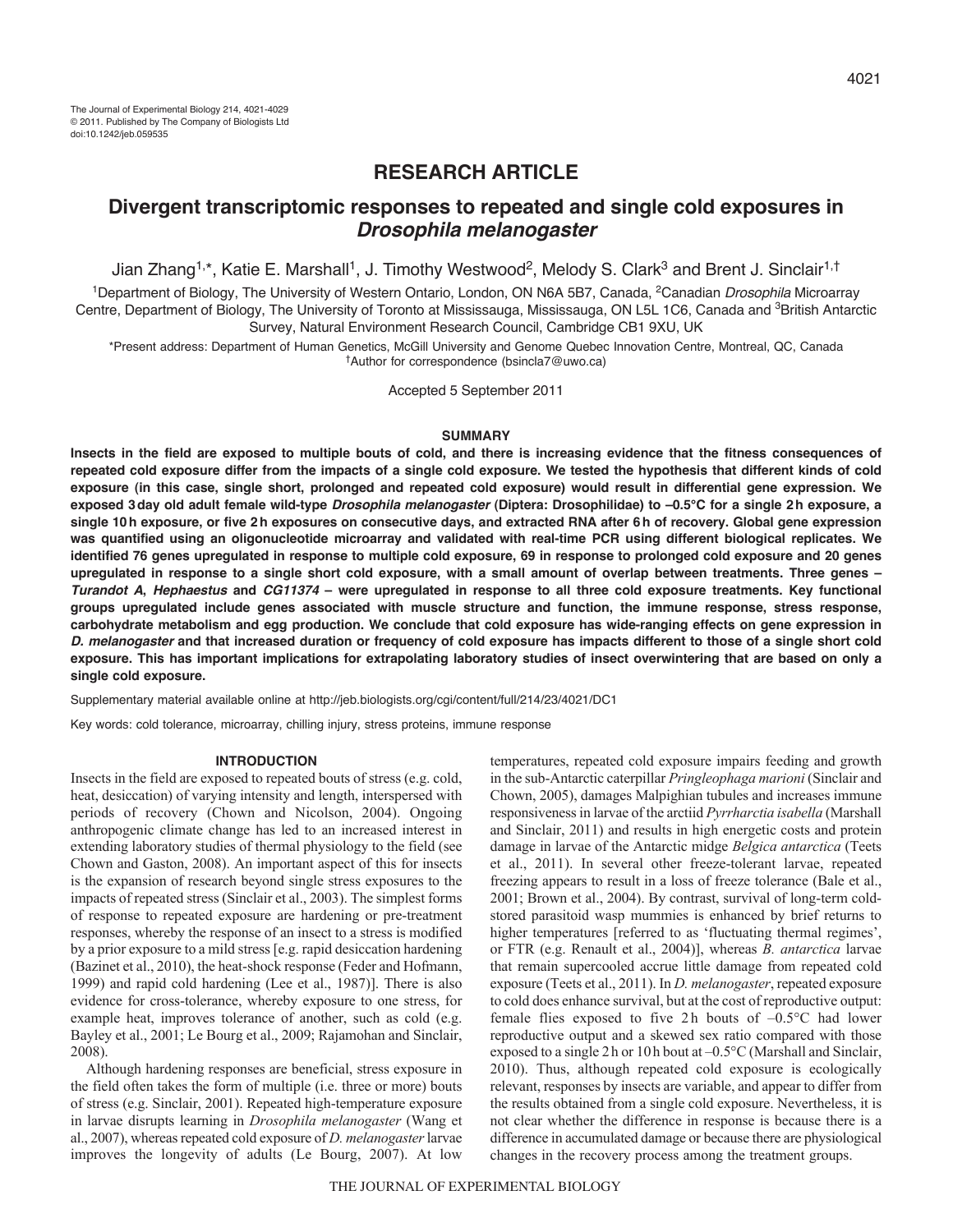# 4022 J. Zhang and others

There is little or no *de novo* gene transcription during exposure to cold in *D. melanogaster* (Sinclair et al., 2007). Thus, the immediate physiological responses by insects during low-temperature exposure are probably controlled by post-transcriptional regulation. However, several studies have identified candidate genes in *D. melanogaster* that are associated with recovery from cold exposure (e.g. Goto, 2001; Morgan and Mackay, 2006; Qin et al., 2005). Gene transcription during this recovery period likely reflects repair of damage incurred during the cold exposure. However, because insects in the wild are exposed to stress repeatedly, we propose that there is a potential for gene expression changes during recovery to reflect also preparation for future cold exposures.

Repeated cold exposure leads to reduced reproductive output in female *D. melanogaster*, compared with a single short cold exposure (i.e. the most recent cold exposure the fly has experienced) and a long cold exposure [in which flies are exposed to the same amount of cold, but as a single bout (Marshall and Sinclair, 2010)]. This implies that the kind of stress (or the nature of recovery from that stress) changes, depending on the schedule of cold exposure. Such differences are key to interpreting laboratory responses to cold by insects in the field context. Here, we hypothesize that there are significant differences in gene expression that underlie the observed phenotypic effects of different cold-exposure schedules (and therefore the different kinds of stress imposed). We test this hypothesis by examining global gene expression patterns in adult *D. melanogaster* in response to three different types of cold stress. In particular, we measure gene expression 6h post-exposure, allowing us to examine the longer-term homeostatic perturbations.

# **MATERIALS AND METHODS**

Wild *Drosophila melanogaster* Meigen (Diptera: Drosophilidae) were collected from the London, ON, Canada, area in 2007 and mass-reared in 35ml plastic vials in the lab on Tucson food (yeast: yellow cornmeal, 1:1.8), at 22°C, 50% relative humidity and a 12h:12h light:dark cycle. Approximately 1000 flies were placed into each population cage, and, after 8h, eggs were obtained from a Petri dish of food and transferred into new 35ml plastic vials (~100 eggs per vial). After 10 or 11 days, virgin females were collected under CO<sub>2</sub> anesthesia, transferred in groups of 15 to new 35ml vials and maintained at 22°C. Cold treatments started  $72h$  after  $CO<sub>2</sub>$  anesthesia to allow time for recovery (see MacAlpine et al., 2011; Nilson et al., 2006).

The experimental design was a simplified version of the experiment conducted by Marshall and Sinclair (Marshall and Sinclair, 2010). Three day old adult virgin female *D. melanogaster* were divided into four groups: the control group maintained at 22°C; a multiple cold-exposure group that was exposed to  $-0.5\pm0.25^{\circ}$ C (mean±s.d.) for 2h during every 24h period for 5days; a prolonged cold-exposure group exposed to  $-0.5\pm0.25$ °C for 10h on the fifth experimental day; and a single short cold-exposure group exposed to –0.5±0.25°C for 2h on the fifth experimental day (Fig.1). All cold treatments were performed in a low-temperature incubator (MIR153, Sanyo, Bensenville, IL, USA) in 35 ml plastic vials containing ~10ml rearing medium (15 flies per vial) that were placed upside down in the incubator to prevent flies from becoming stuck in the food. Flies were maintained at 22°C unless undergoing cold exposures. After the cold treatment, the flies were returned to rearing temperatures for 6h to allow them to recover from the cold and then snap-frozen in liquid nitrogen and stored at –80°C until RNA extraction. This experiment was repeated three times on separate generations to control for any rearing effects in the microarray, and qPCR validation was performed on separate biological replicates collected at the same time as the microarray samples.



Fig. 1. Experimental design. All experiments were performed on adult, virgin female *Drosophila melanogaster* that were 3 days old on the first experimental day. Each triangle represents a 2 h exposure to –0.5°C, whereas the rectangle represents a 10 h exposure to –0.5°C. Flies were kept at 22°C when not being exposed to cold. Arrowheads indicate sampling points. All samples were collected 6 h after final treatments.

#### **RNA extraction and microarray hybridisation**

Total RNA samples used for microarrays were isolated from groups of 30–35 whole, frozen, virgin female *D. melanogaster* using the TRIzol Reagent (Invitrogen, Burlington, ON, Canada) and purified by MEGAclear (Ambion, Streetsville, ON, Canada), according to the manufacturers' instructions. Extracted RNA was resuspended in RNase-free water, and the purity of RNA was assessed by the ratio of absorbance at 260 and 280nm.

Microarray hybridization and scanning were performed at the Canadian *Drosophila* Microarray Centre (Mississauga, ON, Canada; http://www.flyarrays.com) using custom-designed NimbleGen 4x72K arrays (Roche NimbleGen, Madison, WI, USA), which were built from the FlyBase R4.3 release of the *Drosophila melanogaster* genome. Each array contained 72,000 probes (60 bp long), corresponding to 15,473 *Drosophila* genes. Isolated RNA was reverse-transcribed into double-stranded cDNA with an oligo-dT primer, using the Superscript Double-Stranded cDNA Synthesis Kit (Invitrogen, Carlsbad, CA, USA), and was labeled with either Cy3 or Cy5 (NimbleGen One-Color DNA Labeling Kit). A total of 12 labeled cDNA samples were hybridized to the arrays – three biological replicates from each of the multiple, prolonged and single short cold exposures and the control. All the microarray hybridization, washing and scanning steps were performed according to the instructions of the microarray manufacturer (NimbleGen Gene Expression Analysis User Guide), with the arrays scanned using a Genepix 4000B microarray scanner (Molecular Devices, Sunnyvale, CA, USA).

Scanned images from the microarrays were quantified using NimbleScan v2.5 software (Roche NimbleGen). The expression value of each gene was calculated as the log<sub>2</sub> ratio of relative signal intensities to exacted background. The Robust Multi-Array Average (RMA) algorithm was used to normalize data from the 12 arrays (Irizarry et al., 2003), and the quality of hybridization was assessed by using NimbleScan with the default software settings. Microarray hybridization was of good quality: quality-control analyses indicated a low spatial bias of signal intensity and low non-specific binding during hybridization. The microarray data are deposited in ArrayExpress (accession number: E-MEXP-3194).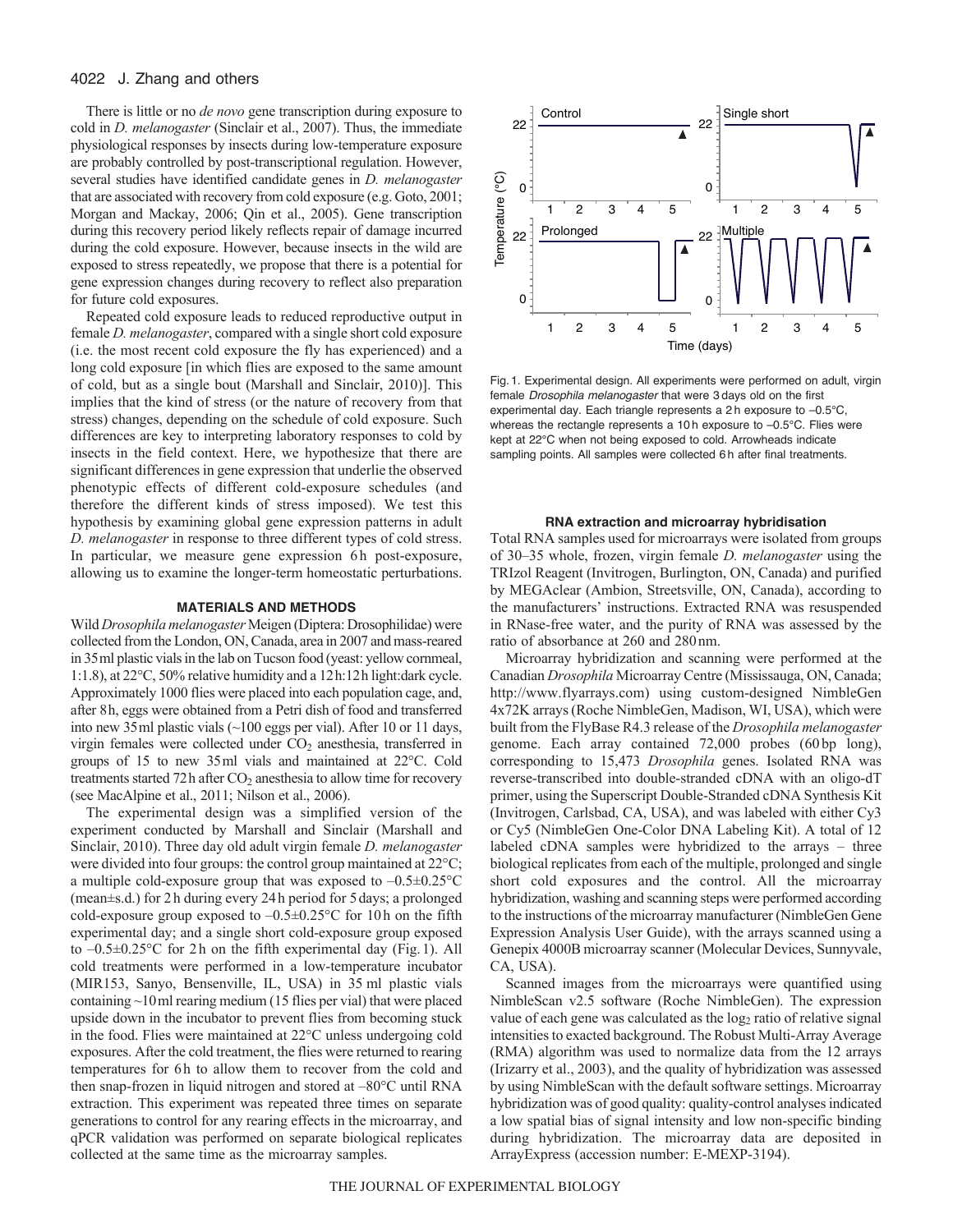# **Analysis of microarray data**

ArrayStar software (v3.0.2, DNAStar, Madison, WI, USA) was used to analyse the microarray data generated by the Nimblescan software. The data were normalized using the Robust Multi-array Average (RMA) algorithm (Irizarry et al., 2003). To identify differentially expressed genes, normalized log<sub>2</sub> expression ratios of transcripts from the *D. melanogaster* transcriptome after multiple, prolonged and single short cold exposures were each compared with control gene expression, and the fold-change was used to describe the degree of up- or down-regulation of each gene. A moderated *t*test was performed to confirm the statistical significance of differential expression of transcripts from the three biological replicates (Mutch et al., 2002). We designated genes as candidates if they were up- or down-regulated more than twofold in coldexposed *D. melanogaster* relative to animals under control conditions, with a *P*-value of <0.05 in the moderated *t*-test. In addition, an ANOVA was performed to determine whether expression of the candidate genes differed significantly among the treatment groups rather than just compared with controls. Some candidate genes did not differ among treatment groups, but they were still considered candidates because they were significantly upor down-regulated in response to cold exposure when compared with the control.

Gene ontology and pathway analysis were investigated with the Database for Annotation, Visualization, and Integrated Discovery (DAVID) v6.7 (http://david.abcc.ncifcrf.gov/). Gene annotation was assigned using the FlyBase R4.3 release, and then converted into DAVID IDs. The whole *D. melanogaster* genome was set as background, and a modified Fisher's exact test (EASE score) was used to examine the significance of candidate gene enrichment in annotation terms. Annotation categories having EASE scores of <0.05 were considered to be significant and examined further. For the pathway analysis, DAVID was used to identify candidate genes involved in pathways from the KEGG\_PATHWAY (http://www.kegg.com/kegg/pathway.html).

#### **Quantitative real-time PCR validation**

To validate the changes in RNA transcript abundance detected by the microarrays, the expression of identified candidate genes was quantified with three new biological samples by quantitative realtime PCR (qPCR). The 11 most significantly up- and downregulated genes that were differentially expressed after multiple cold exposures in comparison with the control flies, but not in the flies after sustained and single short cold exposures, were selected for qPCR validation. *TotA*, the gene that was up-regulated in all three cold treatments, was also selected for validation. The gene *Actin79B* was used as a reference gene to normalize data of target genes. Primers for the candidate genes (see supplementary material Table S1) were designed with NCBI primer-BLAST (http://www.ncbi.nlm.nih.gov/tools/primer-blast/) or taken from previous publications and checked with Primer3 (http://primer3.sourceforge.net/). Primer pairs were predicted to produce unique amplicons no more than 300bp in length, with a G–C content higher than 50% and avoiding self-complementarity. cDNA was reverse-transcribed from a total of 5 µg RNA (Invitrogen, Carlsbad, CA, USA) and amplified using the SYBR Green PCR Master Mix (Applied Biosystems, Streetsville, ON, Canada).

The qPCR reactions were cycled up to 45 times as follows: 95°C for 15min, 55°C for 30s, 72°C for 30s in a Rotor-Gene 6000 cycler (Corbett, San Francisco, CA, USA). Standard curves of target genes were generated using five different concentrations of mixed samples, and threshold cycle (Ct) values were calculated from Corbett Rotor-



Fig. 2. Heat map representing differential expression of the examined transcripts in female *D. melanogaster* after repeated exposure (five 2 h daily exposures to –0.5°C), prolonged exposure (one 10 h exposure to –0.5°C), a single short cold exposure (one 2 h exposure to –0.5°C) and in the control (maintained at 22°C). The color key corresponds to the scale of transcript mean log<sub>2</sub> expression ratio relative to the control condition on the heat map. Blue indicates genes down-regulated after treatments, yellow indicates genes with no expression changes, red represents genes upregulated after treatments, and grey indicates empty probes or missing data. Numbers on the left side indicate the eight groups clustered by the kmeans method.

Gene 6000 Application Software version 1.7 (Build87). For all the tested genes, the correlation coefficient of Ct values (*R*) was >0.99, and reaction efficiencies were close to 1 (indicating that each cycle results in a doubling of cDNA) from each gene. The relative expression ratio of target genes was calculated and normalized by REST 2009 software version 1 (http://rest.gene-quantification.info).

## **RESULTS**

# **Candidate gene identification**

In this work, changes in the levels of transcripts in 8day old virgin female *D. melanogaster* resulting from multiple, prolonged or a short cold treatment(s) relative to control treated flies were examined using DNA microarrays. The mean  $log<sub>2</sub>$  differential expression ratio of genes from treatments compared with the control ranged from –2.4 to 3.9 (Fig.2). Hierarchical clustering indicates that the expression patterns of genes from multiple and prolonged cold exposures cluster together, and the single short group clusters with the control (Fig.2).

Substantially more candidate genes were identified from flies that received multiple or prolonged cold exposures than from flies that received a single short cold exposure. Seventy-two genes in *D. melanogaster* were identified as candidate genes that were differentially expressed compared with the control during recovery from multiple cold exposures (*P*<0.05) (Fig.3). Fifty-nine genes were differentially expressed in flies that received multiple cold exposures (42 up-regulated and 17 genes down-regulated), but not in those that experienced sustained and single short cold exposures (Fig. 3;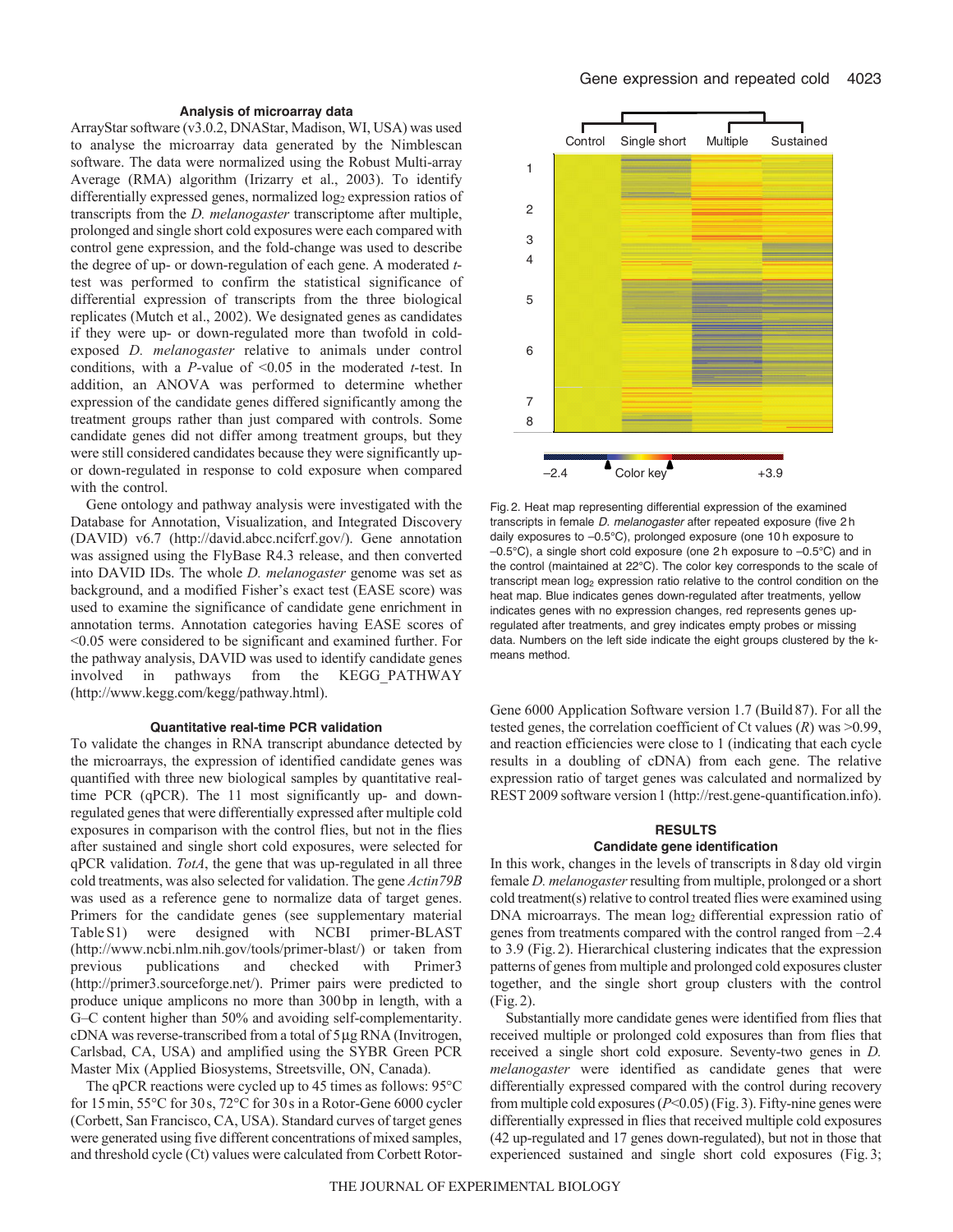

Fig. 3. The number of candidate genes identified in virgin female *D. melanogaster* after repeated (five daily 2 h exposure to –0.5°C), prolonged (one 10 h exposure to –0.5°C) and single short cold (one 2 h exposure to –0.5°C) exposures. The candidate genes were selected with fold changes of expression values >2 compared with that of the control, and *P*-values <0.05 after a moderated *t*-test (supplementary material TablesS2–S5).

supplementary material Table S2). Expression of 20 of these genes in repeatedly exposed flies differed significantly from expression in other cold treatments (ANOVA: *P*<0.05; supplementary material TableS2). After prolonged and single short cold exposures, 69 and 18 genes, respectively, were differentially expressed relative to the control (Fig.3; supplementary material TablesS3, S4).

There was some overlap among the three treatments in candidate cold-related genes (Fig.3, Table1). Eight candidate genes that were differentially expressed after multiple cold exposures were also differentially expressed after prolonged cold exposure; two candidate genes differentially expressed after multiple cold exposures were also differentially expressed after a single short exposure; and eight candidate genes after prolonged cold exposure were also differentially expressed in response to a single short cold exposure. There were three genes that were differentially expressed after all three treatments (Fig. 3, Table 1).

## **Functional analysis of candidate genes**

Nine functional terms were significantly enriched (*P*-values lower than 0.05) in the genes differentially expressed after multiple cold exposures, including five terms (encompassing 32% of the candidate genes from this treatment) associated with muscle structure and function, and two associated with egg development (Table2). Eight functional terms were significantly enriched in the genes differentially expressed after prolonged cold exposure, including two terms associated with the insect immune system ('innate immunity' and 'defense response'), stress response genes, two terms ('glycosidase' and 'carbohydrate metabolic processes') that could be associated with carbohydrate metabolism and two terms ('chorion' and 'eggshell formation') associated with egg production (Table3). No gene ontology (GO) terms were enriched in flies exposed to a single 2h bout of cold. A total of 11 functional terms were significantly enriched from the genes differentially expressed in one or more cold treatments, including 'secreted' and 'immune response' (Table4). For the pathway analysis, a total of 13 candidate genes from different cold treatments were identified as being associated with KEGG cell signaling pathways and metabolic pathways in *D. melanogaster* (supplementary material TableS5).

## **Quantitative real-time PCR validation**

To validate the microarray results, the abundance of seven upregulated transcripts and five down-regulated transcripts in female *D. melanogaster* after multiple cold exposures was quantified by qPCR in new biological replicates. Expression of genes was significantly correlated between the microarray and qPCR measurements  $(R_9=0.86, P<0.001)$  (Fig. 4), suggesting that the direction and rank of gene expression are consistent among biological replicates and techniques.

#### **DISCUSSION**

Here, we show that the gene expression profile after cold exposure in female *Drosophila melanogaster* is dependent on the frequency and timing of stress, rather than the accumulated time of cold exposure. Given that organisms in the field can encounter repeated bouts of cold and other stress (Sinclair et al., 2003), the distinct gene expression profile following repeated cold exposure implies that the biological responses to repeated stress must be considered when extrapolating from laboratory studies to the field.

Previous genome-wide investigations of low-temperature responses by *D. melanogaster* have, in contrast to many microarray studies, identified surprisingly few candidate genes. These studies have focused on a single cold exposure (e.g. Qin et al., 2005) or populations selected for their ability to recover from a single cold exposure (e.g. Telonis-Scott et al., 2009). For example, 37 candidate genes were identified after 30min of recovery at 25°C from a cold exposure of 0°C for 2h (Qin et al., 2005), whereas 94 differentially regulated genes were identified from a comparison of lines of flies selected for chill coma recovery (Telonis-Scott et al., 2009). Our study identified relatively few candidates in association with a single short cold exposure (20, including candidates shared with other cold treatments), but a larger number from prolonged or repeated cold exposures. A core hypothesis of these studies is that differential gene regulation is reflective of responses to physiological perturbation (Dalziel et al., 2009). Thus, our results support the suggestion that an increased total duration of cold exposure results in substantial and long-lasting disruption or modification of homeostasis, which could lead to the observed differences in survival and reproductive output among flies exposed to different cold-exposure regimes (e.g. Marshall and Sinclair, 2010).

Functional analysis of candidate genes using DAVID also implied that the responses of *D. melanogaster* after repeated and single cold exposures were different at the level of gene expression. For example, there were four genes associated with ion binding upregulated after multiple cold exposures, whereas four genes encoding ion-binding proteins were downregulated in the prolongedexposure group (Table4). By contrast, there were more immunerelated genes differentially regulated in association with single short (10) and prolonged (14) exposures than with repeated exposure (6) (Table4). The differences in candidate gene functions indicate that, in response to repeated cold exposures, *D. melanogaster* mainly regulate genes to recover muscle activity, whereas an immune response might be more comprehensive after single prolonged or single short cold exposures.

A key difference between our study and previous studies was the use of a 6h recovery from cold before RNA extraction. Of all of our candidate genes, only three (*Frost*, *Hsp23* and *CG10912*, which has no known function) were shared with a previous study examining expression 1h after cold exposure (Qin et al., 2005). Three hours after a 3h cold exposure, the acute gene expression response appears to be in decline (Sinclair et al., 2007). Thus, we expect that, after 6h, most of the acute gene expression responses to the cold stress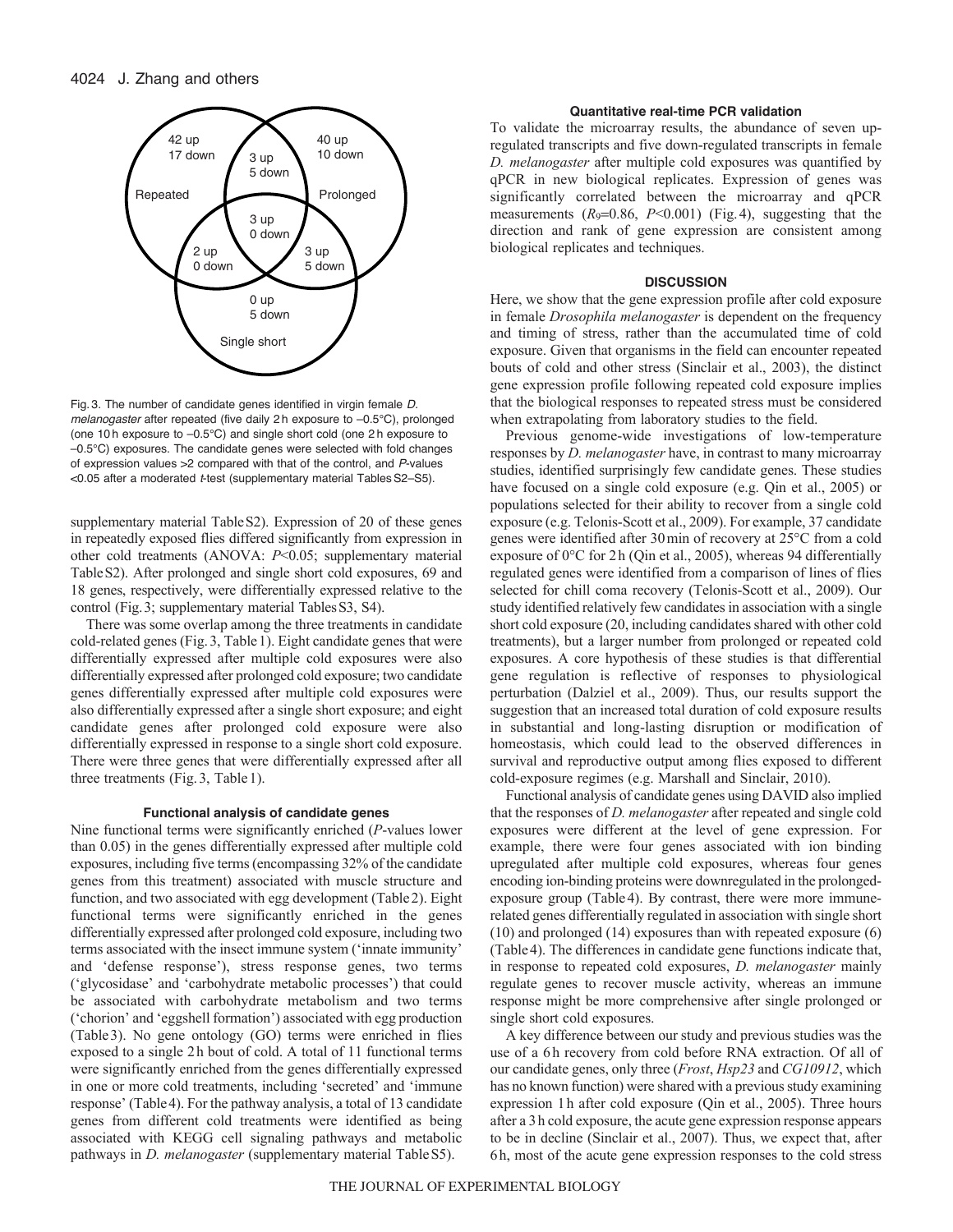Table 1. Genes differentially expressed in adult virgin female *D. melanogaster* after one or more cold exposures in the three cold treatments (multiple, sustained and single short cold exposures), with a description of associated biological processes or molecular functions, as well as their locations on *D. melanogaster* chromosomes

| Differential regulation after cold                                              |                                |                   | Fold change       |                   | Biological processes and molecular                                                                          |            |
|---------------------------------------------------------------------------------|--------------------------------|-------------------|-------------------|-------------------|-------------------------------------------------------------------------------------------------------------|------------|
| treatments                                                                      | Name                           | Multiple          | Sustained         | Single short      | functions                                                                                                   | Chromosome |
| Differentially regulated after all<br>three cold treatments                     | Turandot A                     | 15.3 up           | 4.0 up            | $3.1 \text{ up}$  | Encodes a humoral immune factor<br>that is excreted from the fat body<br>and accumulates in the body fluids | 3R         |
|                                                                                 | CG11374                        | 2.4 up            | 2.2 up            | $2.1$ up          | Galactoside binding; urate<br>transmembrane transporter activity                                            | 2L         |
|                                                                                 | Hephaestus                     | 2.1 up            | $2.0 \text{ up}$  | 2.2 up            | mRNA binding; notch signaling<br>pathway; imaginal-disc-derived<br>wing margin morphogenesis                | 2L         |
| Differentially regulated after<br>multiple and sustained cold<br>treatments     | Turandot C                     | 9.9 up            | $2.0 \text{ up}$  | 1.9 <sub>up</sub> | Encodes a humoral immune factor                                                                             | 3R         |
|                                                                                 | CG1648                         | 2.8 up            | $2.1 \text{ up}$  | 1.0 <sub>up</sub> | Unknown                                                                                                     | 2R         |
|                                                                                 | CG40116                        | 2.7 up            | $2.0 \text{ up}$  | 1.8 <sub>up</sub> | Unknown                                                                                                     |            |
|                                                                                 | CG41074                        | $2.1$ up          | $2.1$ up          | $1.4 \text{ up}$  | Unknown                                                                                                     |            |
|                                                                                 | CG15369                        | 2.1 down          | 2.2 down          | 1.2 down          | Cysteine-type endopeptidase inhibitor<br>activity                                                           | X          |
|                                                                                 | Metallothionein D              | 2.5 down          | 2.9 down          | 1.1 down          | Metal ion binding                                                                                           | 3R         |
|                                                                                 | CG9463                         | 2.6 down          | 3.3 down          | 1.6 down          | Zinc ion binding; carbohydrate<br>binding                                                                   | 2L         |
|                                                                                 | CG15533                        | 2.6 down          | 2.6 down          | 1.1 down          | Sphingomyelin phosphodiesterase<br>activity                                                                 | 3R         |
|                                                                                 | Larval serum<br>protein 2      | 3.5 down          | 4.5 down          | 1.2 down          | Nutrient reservoir activity; oxygen<br>transporter activity                                                 | 3L         |
|                                                                                 | CG31532                        | 3.2 up            | $2.1 \text{ up}$  | 5.2 down          | Unknown                                                                                                     | 3R         |
| Differentially regulated after<br>multiple and single short cold<br>treatments  | CG40103                        | 2.0 <sub>up</sub> | 1.7 <sub>up</sub> | $2.1 \text{ up}$  | CG40103 has been withdrawn from<br>flybase, but the probe maps to<br>Argonaute 3.                           |            |
|                                                                                 | CG16971                        | 2.0 <sub>up</sub> | $1.4 \text{ up}$  | 3.1 down          | Unknown                                                                                                     | 3L         |
| Differentially regulated after<br>sustained and single short cold<br>treatments | Odorant-binding<br>protein 99b | 1.0 <sub>up</sub> | 8.6 up            | 3.9 up            | Olfactory behavior; autophagic cell<br>death                                                                | 3R         |
|                                                                                 | CG10814                        | 1.0 down          | 4.8 up            | $2.0 \text{ up}$  | Oxidation reduction; gamma-<br>butyrobetaine dioxygenase activity                                           | 2R         |
|                                                                                 | CG15043                        | $1.0 \text{ up}$  | 4.8 up            | 2.5 <sub>up</sub> | Unknown                                                                                                     | X          |
|                                                                                 | Attacin A                      | $1.1 \text{ up}$  | 4.6 up            | 4.4 up            | Antibacterial humoral response;<br>defense response to bacteria                                             | 2R         |
|                                                                                 | CG10962                        | 1.0 down          | 3.4 up            | 2.1 <sub>up</sub> | Oxidoreductase activity                                                                                     | X          |
|                                                                                 | Urate oxidase                  | 1.3 down          | 3.4 up            | $2.0 \text{ up}$  | Urate oxidase activity                                                                                      | 2L         |
|                                                                                 | Attacin C                      | 1.3 down          | 2.5 <sub>up</sub> | $2.0 \text{ up}$  | Antibacterial humoral response                                                                              | 2R         |
|                                                                                 | Attacin B                      | 1.0 down          | $2.3 \text{ up}$  | 2.0 <sub>up</sub> | Antibacterial humoral response                                                                              | 2R         |

Genes were classified based on their GO terms that were identified by DAVID.

would have subsided and that the 6h time-point represents a new steady-state of gene expression, perhaps reflecting a new homeostatic state or the longer-term processes of recovery from cold stress. For example, we found four genes associated with the regulation of transcription (*Raptor*, *RhoGEF3*, *CG11505* and *CG34415*) up-regulated after a single short cold exposure (supplementary material TableS4). These genes did not experience a change in their expression during a short period of cold recovery (Qin et al., 2005), but they might regulate the response to cold in the long-term.

The differences in gene expression patterns among flies after single short, multiple and prolonged cold exposures could be related to hypothesized differences between the mechanisms of chronic and acute chilling injury (Sinclair and Roberts, 2005). Recovery at high temperature reduced acute chilling injury in the flesh fly *Sarcophaga crassipalpis* after cold shock but not chronic injury after 10days of cold (Chen and Denlinger, 1992). In this study, the expression pattern of genes after multiple cold exposures was

more similar to the pattern after sustained cold exposure, rather than after a single short cold exposure (Fig. 2). Nevertheless, there are many candidate genes that are not shared between the multiple and prolonged exposures, which implies that the effect of chronic cold stress is more than just the sum of shorter cold exposures, and there are very different patterns of mortality and reproductive output in flies exposed to these two regimes (Marshall and Sinclair, 2010). The re-warming period after cold exposure has similarities to reperfusion injury in freeze-tolerant species (although possibly not freeze avoiders) (Churchill and Storey, 1989). This process results in oxidative stress in the beetle *Alphitobius diaperinus* (Lalouette et al., 2011) and is associated with the activation and inhibition of apoptosis (Yi et al., 2007). It also requires the re-establishment of ion gradients (Kostal et al., 2006; MacMillan and Sinclair, 2011a). Repeated cycles of any or all of these processes could impose different stresses that are not just cumulative and could explain the differences in candidate genes identified in the prolonged- and multiple-exposed flies. These are discussed in more detail below.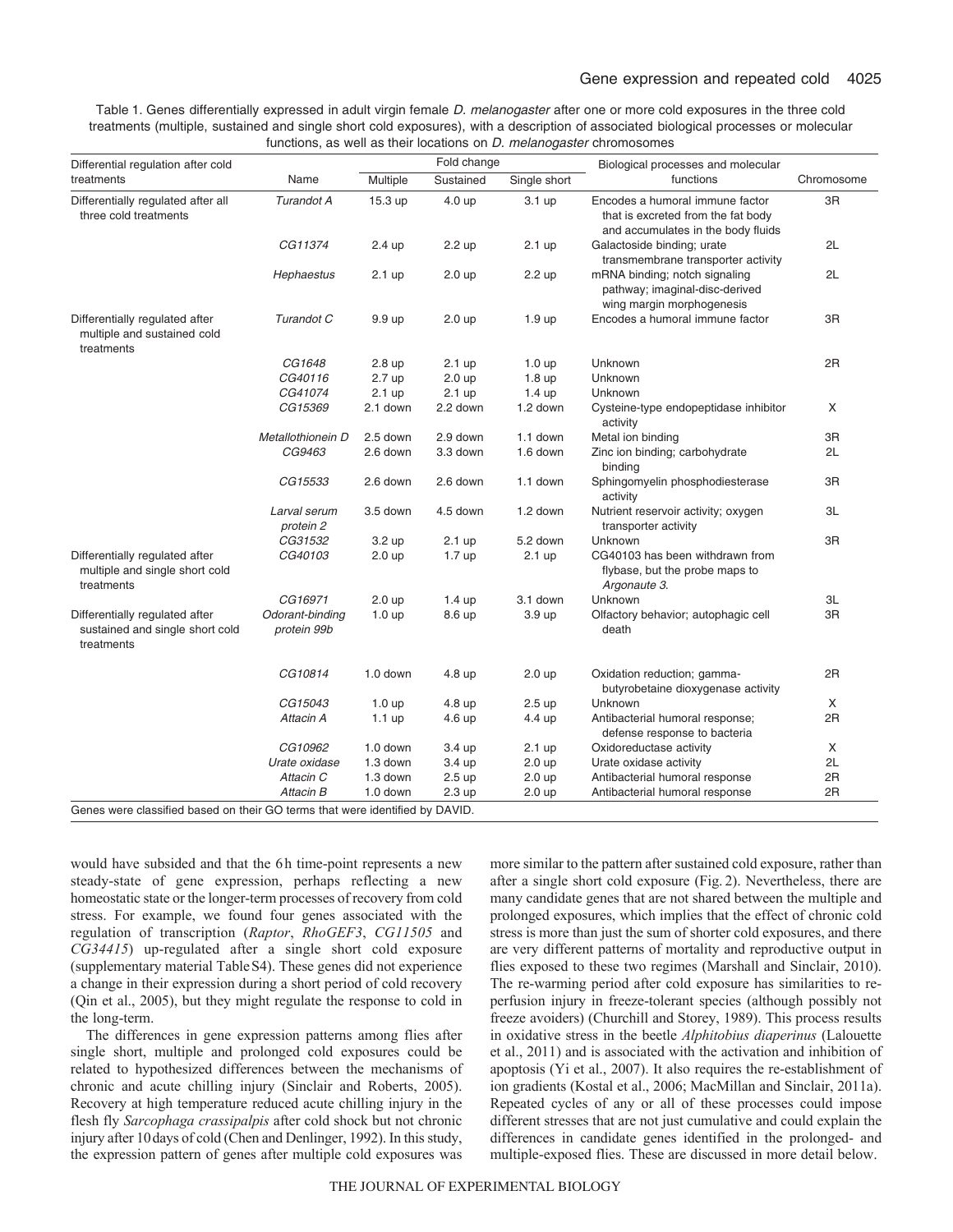# 4026 J. Zhang and others

| Table 2. Enriched functional terms (P<0.05) identified by DAVID from genes differentially expressed in 8 day old virgin female          |  |  |  |
|-----------------------------------------------------------------------------------------------------------------------------------------|--|--|--|
| D. melanogaster after five daily 2h exposures to –0.5°C, but not in flies after a single 10h exposure or a single 2h exposure to –0.5°C |  |  |  |

| Functional term         | Term ID    | Number of genes<br>up-regulated | Number of genes<br>down-regulated | Percentage of<br>total identified genes |
|-------------------------|------------|---------------------------------|-----------------------------------|-----------------------------------------|
| Contractile fiber*      | GO:0044449 |                                 |                                   | 8.5                                     |
| Sarcomere*              | GO:0030017 |                                 |                                   | 6.8                                     |
| Myofibril*              | GO:0030016 |                                 |                                   | 6.8                                     |
| Muscle protein*         | KW-0514    |                                 |                                   | 6.8                                     |
| Chorion*                | GO:0042600 |                                 |                                   | 6.8                                     |
| Actin cytoskeleton      | GO:0015629 |                                 |                                   | 6.8                                     |
| Myosin complex          | GO:0016460 |                                 |                                   | 3.4                                     |
| Mesoderm development    | GO:0007498 |                                 |                                   | 5.1                                     |
| Eggshell formation      | GO:0030703 |                                 |                                   | 5.1                                     |
| *Terms with $P<0.001$ . |            |                                 |                                   |                                         |

Table3. Enriched functional terms (*P*<0.05) identified by DAVID from genes differentially expressed in 8day old virgin female *D. melanogaster* after a single 10h exposure, but not in flies after five daily 2h exposures to –0.5°C or a single 2h exposure to –0.5°C

| Functional term                | Term ID    | Number of genes up-regulated | Number of genes down-regulated |  |
|--------------------------------|------------|------------------------------|--------------------------------|--|
| Response to stress             | GO:0006950 |                              |                                |  |
| Innate immunity                | KW-0399    |                              |                                |  |
| Defense response               | GO:0006952 |                              |                                |  |
| Chorion                        | GO:0042600 |                              |                                |  |
| Carbohydrate metabolic process | GO:0005975 |                              |                                |  |
| Eggshell formation             | GO:0030703 |                              |                                |  |
| Glycosidase                    | KW-0326    |                              | o                              |  |

# **Muscle-related genes are differentially expressed after cold exposure**

The genes *Tm2*, *Paramyosin*, *upheld*, *Fhos* and *Myosin light chain 2*, associated with muscle construction, actin binding or motor activity, were significantly up-regulated after multiple cold exposures (supplementary material TableS2). Chilling injury is thought to involve a loss of ion homeostasis in the muscle (Kostal et al., 2006; MacMillan and Sinclair, 2011b), which might lead to damage that must be repaired during rewarming. Multiple damage–repair cycles could lead to either long-term damage or a pre-emptive increase in muscle-repair-related genes. For example, the muscle protein gene *Tm2* is important for actin binding and the organization of muscle thin filaments (Lin and Storti, 1997; Marston and El-Mezgueldi, 2008). The gene *Paramyosin* is involved in motor activity and muscle thick filaments (Levine et al., 1976), and *upheld* is involved in muscle thin filament and myofibril assembly (Nongthomba et al., 2007), all of which could represent ongoing muscle repair or reorganization in response to repeated cold exposure. Rapid cold-hardening protects *S. crassipalpis* muscle from cold-shock-induced changes to neuromuscular resting membrane potential (Kelty et al., 1996) and also decreases cold-induced apoptotic cell death in *D. melanogaster* flight muscle (Yi et al., 2007), whereas cold-exposed *Culex pipiens* mosquitoes substantially restructure midgut actin filaments in response to a cold exposure. However, genes encoding muscle proteins were not up-regulated after sustained and single short cold exposures, suggesting that the changes that we saw were not a general response to cold, although they could reflect longer-term damage to muscles.

Cold damage has been previously associated with ion regulation in muscles (Kostal et al., 2006; MacMillan and Sinclair, 2011b), and some of these changes are reduced with fluctuating thermal regimes (Kostal et al., 2007). However, genes associated with Na+ and  $K^+$  ion binding were not differentially regulated after either multiple or sustained cold exposures, and there were no candidate genes that directly encode ATPase subunits (although one gene, *CG32318*, encoding an ATP-binder was down-regulated after a single short cold exposure). By contrast, Qin and colleagues (Qin et al., 2005) identified three genes related to ATP binding and Na<sup>+</sup>–H<sup>+</sup> regulation in *D. melanogaster* after cold shock. Hence, their data suggest that transcriptional changes in genes encoding ATP binders or ion transporters could happen quickly during cold recovery and might have returned to basal levels 6h after cold exposure, when the samples in this study were collected. In addition, many of the changes in muscle ion equilibria are driven by water



Fig. 4. Expression ratio of 12 candidate genes after multiple cold exposures *versus* the control measured by qPCR (normalized to *Actin79B*). Columns labeled with  $*$  (RT-PCR) or  $\dagger$  (microarray) indicate genes that are significantly up- or down-regulated relative to the control (*P*<0.05). Error bars represent the standard error from three biological replicates; note that qPCR and microarrays were performed on different biological replicates. There is a significant positive relationship between the data from the microarray and qPCR  $(R<sub>9</sub>=0.86, P<0.001)$ .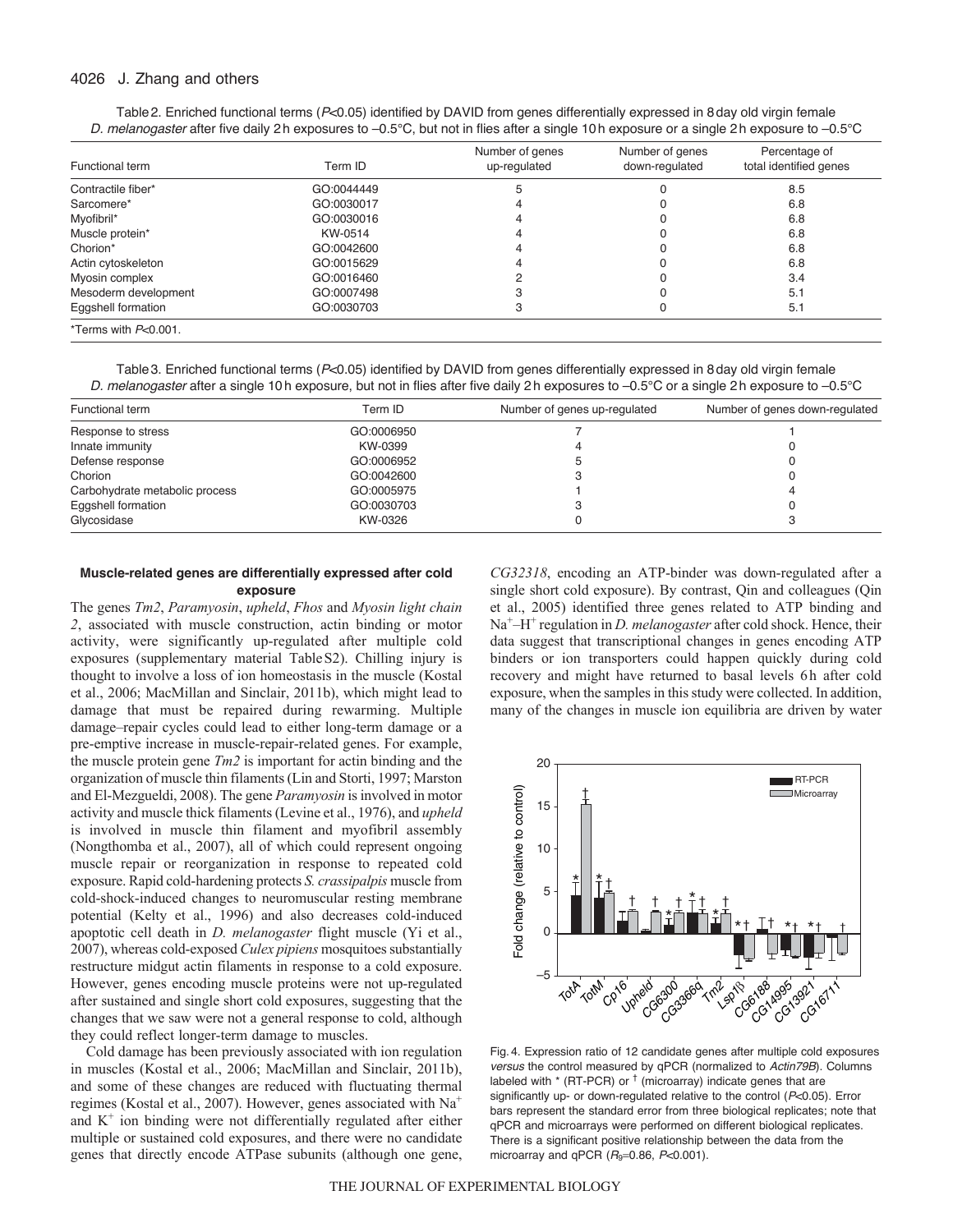| Table 4. Enriched gene ontology terms (P<0.05) identified by DAVID of the genes differentially expressed 6 h after at least one of three |  |  |  |  |  |  |  |
|------------------------------------------------------------------------------------------------------------------------------------------|--|--|--|--|--|--|--|
| cold-exposure treatments                                                                                                                 |  |  |  |  |  |  |  |

| cold caposure treatments                      |          |      |           |      |              |      |  |
|-----------------------------------------------|----------|------|-----------|------|--------------|------|--|
|                                               | Repeated |      | Prolonged |      | Single short |      |  |
| Gene ontology terms and IDs                   | Up       | Down | Up        | Down | Up           | Down |  |
| Innate immunity (KW-0399)                     | 2        |      | 3         |      |              | U    |  |
| Secreted (KW-0964)                            |          |      | ิค        |      | 3            | U    |  |
| Defense response to bacterium (GO:0042742)    |          |      |           |      |              |      |  |
| Oxidoreductase activity (GO:0016491)          |          |      |           |      | з            | 0    |  |
| Catalytic activity (GO:0003824)               |          |      |           |      |              |      |  |
| Metal ion binding (GO:0046872)                |          |      |           |      |              |      |  |
| Cation binding (GO:0043169)                   |          |      |           |      |              |      |  |
| Organ development (GO:0048513)                |          |      |           |      |              | 0    |  |
| Multicellular organismal process (GO:0032501) |          |      |           |      |              |      |  |
| Protein binding (GO:0005515)                  |          |      |           |      |              |      |  |
| Membrane-bounded organelle (GO:0043227)       |          |      |           |      |              |      |  |

'Single short' indicates a single 2 h exposure to –0.5°C, 'Prolonged' indicates a single 10 h exposure to –0.5°C, and 'Repeated' indicates five daily 2 h exposures to –0.5°C. 'Up' indicates the number of genes within each term that were up-regulated, and 'Down' indicates the number of genes that were down-regulated. Term IDs from DAVID are in parentheses.

and ion movement to the gut from the haemocoel (MacMillan and Sinclair, 2011b), and so ion flux in the muscle cells might be less perturbed than suggested by examining only Nernst potentials across the muscle membrane, and there might be only minimal need for changes in ion homeostasis in muscle cells during recovery. Alternately, the ion-homeostatic responses to cold exposure might be mediated post-transcriptionally (e.g. through phosphorylation) and would therefore not be detected when examining shifts in transcription.

# **Metabolic and signaling pathways associated with cold exposure**

Repeated cold exposures might change the regulation of metabolism in insects. For example, a proteomics approach suggests that fluctuating thermal regimes upregulate pathways associated with glycolysis, the tricarboxylic acid (TCA) cycle and ATP synthesis in the parasitic wasp *Aphidius colemani* (Colinet et al., 2007). Similarly, multiple cold exposure reduces energy reserves in *D. melanogaster* (Marshall and Sinclair, 2010) and the Antarctic midge *Belgica antarctica* (Teets et al., 2011). Here, we show that pathways associated with both lipid and carbohydrate metabolism are differentially regulated in response to prolonged cold exposure, although there are fewer clear metabolic pathways associated with repeated cold exposure (supplementary material TableS5). Several authors have suggested that there might be increased oxidative stress after both single and repeated cold exposure (e.g. Joanisse and Storey, 1998; Lalouette et al., 2011; Rojas and Leopold, 1996), and, after prolonged cold exposure, we observed differential expression of *Glutathione S transferase D2*, which is associated with oxidative stress (supplementary material TableS5).

Several signaling pathways are upregulated in response to cold exposure in insects. For example, the p38 mitogen-activated protein kinase (MAPK) pathway was activated in *S. crassipalpis* within 10min of exposure to 0°C (Fujiwara and Denlinger, 2007). The upregulated gene *Phosphotidylinositol 3 kinase 59F* and the downregulated gene *CG3187* are involved in the p53-signaling pathway, which is associated with repairing DNA damage and regulating apoptosis (Brodsky et al., 2004; Sherr and McCormick, 2002). Upregulation of p53 signaling is consistent with work showing that regulation of apoptosis is a key component of rapid cold hardening in *D. melanogaster*, and we show here that it is particularly responsive to repeated cold exposure (Yi et al., 2007). The Notch signaling pathway is also associated with apoptosis and was differentially regulated in response to cold in our experiment (supplementary material TableS5). In particular, *Hephaestus*, upregulated in all cold-exposure treatments, encodes a protein that regulates Notch signaling and might therefore have other roles in transcriptional regulation (Dansereau et al., 2002). Finally, CG40103, which is upregulated in response to both repeated and single short cold exposures, has been withdrawn from flybase (R5.40), but a BLASTN of the probe maps it to the gene *Argonaute 3*, suggesting that this probe might be detecting upregulation of the *Argonaute 3* transcript (Table1). *Argonaute 3* is associated with siRNA regulation in *Drosophila* (Nagao et al., 2010), and it might therefore indicate a shift in post-transcriptional modification processes in flies experiencing short cold exposures.

# **Stress-related genes up-regulated in response to cold exposure**

The response of genes encoding heat-shock proteins and other stressrelated genes (for example, *Frost*) to cold exposure in insects has been well studied (Clark and Worland, 2008). We observed differential regulation of a number of genes in response to cold stress, including *Hsp23*, which encodes a small heat-shock protein, and *Frost,* which were both upregulated in response to prolonged cold exposure. Three genes (*TotA*, *TotC* and *TotM*) from the Turandot family of stress proteins were also upregulated after cold exposures in our study. Previous work has found that the expression of genes in this family can be induced in *D. melanogaster* by varied stressors, including heat shock, cold shock, septic injury or bacterial infection (Ekengren and Hultmark, 2001). In particular, *TotA* was upregulated in response to all three cold stresses in our study, with a 15-fold up-regulation after multiple cold exposures, whereas *TotM* was only up-regulated in response to multiple cold exposures, and *TotC* was up-regulated after both multiple and prolonged cold exposures. An ortholog of *TotA* is constitutively upregulated in cold-adapted *D.*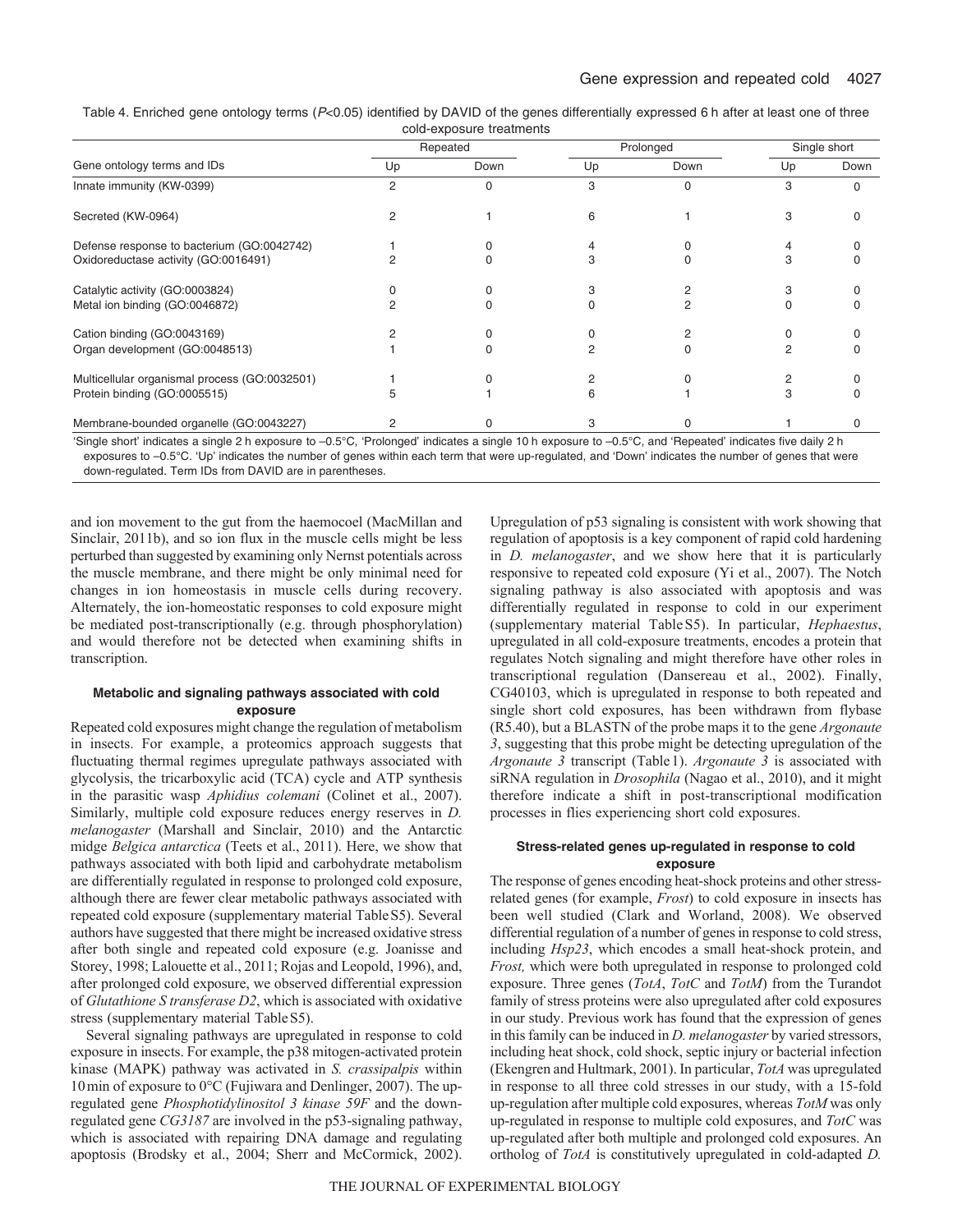# 4028 J. Zhang and others

*subobscura* (Laayouni et al., 2007). The function of the *Turandot* genes is not well-understood, but predicted protein sequences suggest that these genes encode 11–14kDa highly charged proteins, with N-terminal signal peptides that would direct the protein out of the cell (Ekengren and Hultmark, 2001). Our results suggest that the regulation of *Turandot* in response to cold might be slow – we found increased expression of *TotA* in a 6h cold recovery period, yet a previous microarray study that examined gene expression changes within a 3h cold recovery period did not find differential regulation of these genes (Qin et al., 2005), and the same is true of studies examining constitutive expression changes in selected lines (De Gregorio et al., 2002; Telonis-Scott et al., 2009).

# **Immune-related genes were upregulated after a single cold exposure**

Surprisingly, 14 candidate genes after prolonged cold exposure and 10 candidate genes after a single short cold exposure were immunerelated genes associated with defense against bacterial or fungal infection. In particular, five candidates that were upregulated in our study (*Immune induced molecule 1*, *Immune induced molecule 23*, *AttacinA*, *AttacinB*, *AttacinC* and *Metchnikowin*) encode antimicrobial peptides in *D. melanogaster* and were also upregulated in *D. melanogaster* after septic injury and natural infection (De Gregorio et al., 2002). *PGRP-SC1*, which is upregulated in flies exposed to cold for a single bout of 10h, might regulate the activation of immune pathways (Bischoff et al., 2006). From this, we hypothesize that *D. melanogaster* activates immune pathways in response to cold stress. This immune upregulation could be because (1) flies have evolved similar cellular responses to cold and infection stress; (2) flies are sensitive to pathogens at low temperatures and therefore respond to cold by pre-emptively up-regulating the immune response; or (3) signaling molecules or pathways that are normally employed during immune responses (e.g. reactive oxygen species) are also produced during cold stress. Larvae of the woolly bear caterpillar that are repeatedly frozen have increased survival to a fungal challenge (Marshall and Sinclair, 2011), and mild cold stress increases survival of fungal infection in *D. melanogaster* (Le Bourg et al., 2009), and so there is mounting evidence for a role for the immune system in insect responses to cold.

### **Genes associated with reproduction respond to cold exposure**

Repeated cold exposure results in a decrease in the fitness of female *D. melanogaster*, which is driven by a reduction in reproductive output, and especially by a shift in the sex ratio of offspring (Marshall and Sinclair, 2010). After multiple and prolonged cold exposures, 4% and 9% of candidate genes, respectively, were associated with reproduction. The Chorion protein families (*Cp16*, *Cp19* and *Cp38*) were up-regulated in the flies after multiple cold exposures, whereas *defective Chorion 1*, *Chorion protein b at 7F* and *Chorion protein c at 7F* were up-regulated and the *Chorion protein 15* was downregulated by flies after prolonged cold exposures. The Chorion proteins in the vitelline membrane layers play important roles in the assembly and stabilization of the mature eggshell (Noguerón et al., 2000). As vitelline membrane proteins are usually synthesized during the early stages of eggshell development, whereas chorion proteins are synthesized in later stages (Pascucci et al., 1996), cold exposure appears to affect multiple stages of egg development, which could account for at least some of the effects of cold on reproduction. It is unclear whether the upregulation of egg-related genes reflects the repair or replacement of eggs damaged by cold or another role in modifying reproductive output.

# **CONCLUSIONS**

Here, we show that gene expression patterns of *D. melanogaster* in response to exposure to cold vary according to the schedule of exposure and in particular demonstrate that there are substantial differences in responses to multiple and single cold exposure. This adds to a growing body of evidence from studies across taxa that repeated stress must be considered carefully when extrapolating from laboratory experiments to the field. We found overlap of several candidate genes with those identified in previous studies of *D. melanogaster* response to cold, but also established many new candidates, including the Turandot family of stress-responsive genes and a number of genes associated with the immune response, that lead to new questions about the nature of cold exposure and injury in insects.

#### **ACKNOWLEDGEMENTS**

We thank Kaiguo Mo of the Canadian Drosophila Microarray Centre for helping with the microarray experiments, Daria Zajac and Edwin Price for assistance with the qPCR. We are grateful to Julian Dow and the anonymous referees for challenging comments that helped to improve the manuscript.

#### **FUNDING**

This research was supported by the Natural Sciences and Engineering Research Council of Canada (NSERC) Discovery grants (to J.T.W. and B.J.S.), the Canadian Foundation for Innovation (to B.J.S.) and by Natural Environment Research Council (NERC) core funds to the BIOREACH programme at British Antarctic Survey (to M.S.C.).

#### **REFERENCES**

- **Bale, J. S., Worland, M. R. and Block, W.** (2001). Effects of summer frost exposures on the cold tolerance strategy of a sub-Antarctic beetle. *J. Insect Physiol.* **47**, 1161- 1167.
- **Bayley, M., Petersen, S. O., Knigge, T., Kohler, H. R. and Holmstrup, M.** (2001). Drought acclimation confers cold tolerance in the soil collembolan *Folsomia candida*. *J. Insect Physiol.* **47**, 1197-1204.
- **Bazinet, A. L., Marshall, K. E., MacMillan, H. A., Williams, C. M. and Sinclair, B. J.** (2010). Rapid changes in desiccation resistance in *Drosophila melanogaster* are facilitated by changes in cuticular permeability. *J. Insect Physiol.* **56**, 2006-2012.
- **Bischoff, V., Vignal, C., Duvic, B., Boneca, I. G., Hoffmann, J. A. and Royet, J.** (2006). Downregulation of the *Drosophila* immune response by peptidoglycanrecognition proteins SC1 and SC2. *PLoS Pathog.* **2**, 139-147.
- **Brodsky, M. H., Weinert, B. T., Tsang, G., Rong, Y. S., McGinnis, N. M., Golic, K. G., Rio, D. C. and Rubin, G. M.** (2004). *Drosophila melanogaster* MNK/Chk2 and p53 regulate multiple DNA repair and apoptotic pathways following DNA damage. *Mol. Cell. Biol.* **24**, 1219-1231.
- **Brown, C. L., Bale, J. S. and Walters, K. F. A.** (2004). Freezing induces a loss of freeze tolerance in an overwintering insect. *Proc. Biol. Sci.* **271**, 1507-1511.
- **Chen, C. P. and Denlinger, D. L.** (1992). Reduction of cold injury in flies using an intermittent pulse of high-temperature. *Cryobiology* **29**, 138-143.
- **Chown, S. L. and Gaston, K. J.** (2008). Macrophysiology for a changing world. *Proc. Biol. Sci.* **275**, 1469-1478.
- **Chown, S. L. and Nicolson, S. W.** (2004). Insect physiological ecology. *Mechanisms and Patterns*. Oxford: Oxford University Press.
- **Churchill, T. A. and Storey, K. B.** (1989). Metabolic consequences of rapid cycles of temperature-change for freeze-avoiding vs freeze-tolerant insects. *J. Insect Physiol.* **35**, 579-585.
- **Clark, M. S. and Worland, M. R.** (2008). How insects survive the cold: molecular mechanisms – a review. *J. Comp. Physiol. B* **178**, 917-933.
- **Colinet, H., An Nguyen, T. T., Cloutier, C., Michaud, D. and Hance, T.** (2007). Proteomic profiling of a parasitic wasp exposed to constant and fluctuating cold exposure. *Insect Biochem. Mol. Biol.* **37**, 1177-1188.
- **Dalziel, A. C., Rogers, S. M. and Schulte, P. M.** (2009). Linking genotypes to phenotypes and fitness: how mechanistic biology can inform molecular ecology. *Mol. Ecol.* **18**, 4997-5017.
- **Dansereau, D. A., Lunke, M. D., Finkielsztein, A., Russell, M. A. and Brook, W. J.** (2002). *hephaestus* encodes a polypyrimidine tract binding protein that regulates Notch signalling during wing development in *Drosophila melanogaster*. *Development* **129**, 5553-5566.
- **De Gregorio, E., Spellman, P. T., Tzou, P., Rubin, G. M. and Lemaitre, B.** (2002). The Toll and Imd pathways are the major regulators of the immune response in *Drosophila*. *EMBO J.* **21**, 2568-2579.
- **Ekengren, S. and Hultmark, D.** (2001). A family of *Turandot*-related genes in the humoral stress response of *Drosophila*. *Biochem. Biophys. Res. Commun.* **284**, 998- 1003.
- **Feder, M. E. and Hofmann, G. E.** (1999). Heat-shock proteins, molecular chaperones, and the stress response: evolutionary and ecological physiology. *Annu. Rev. Physiol.* **61**, 243-282.
- **Fujiwara, Y. and Denlinger, D. L.** (2007). p38 MAPK is a likely component of the signal transduction pathway triggering rapid cold hardening in the flesh fly *Sarcophaga crassipalpis*. *J. Exp. Biol.* **219**, 3295-3300.